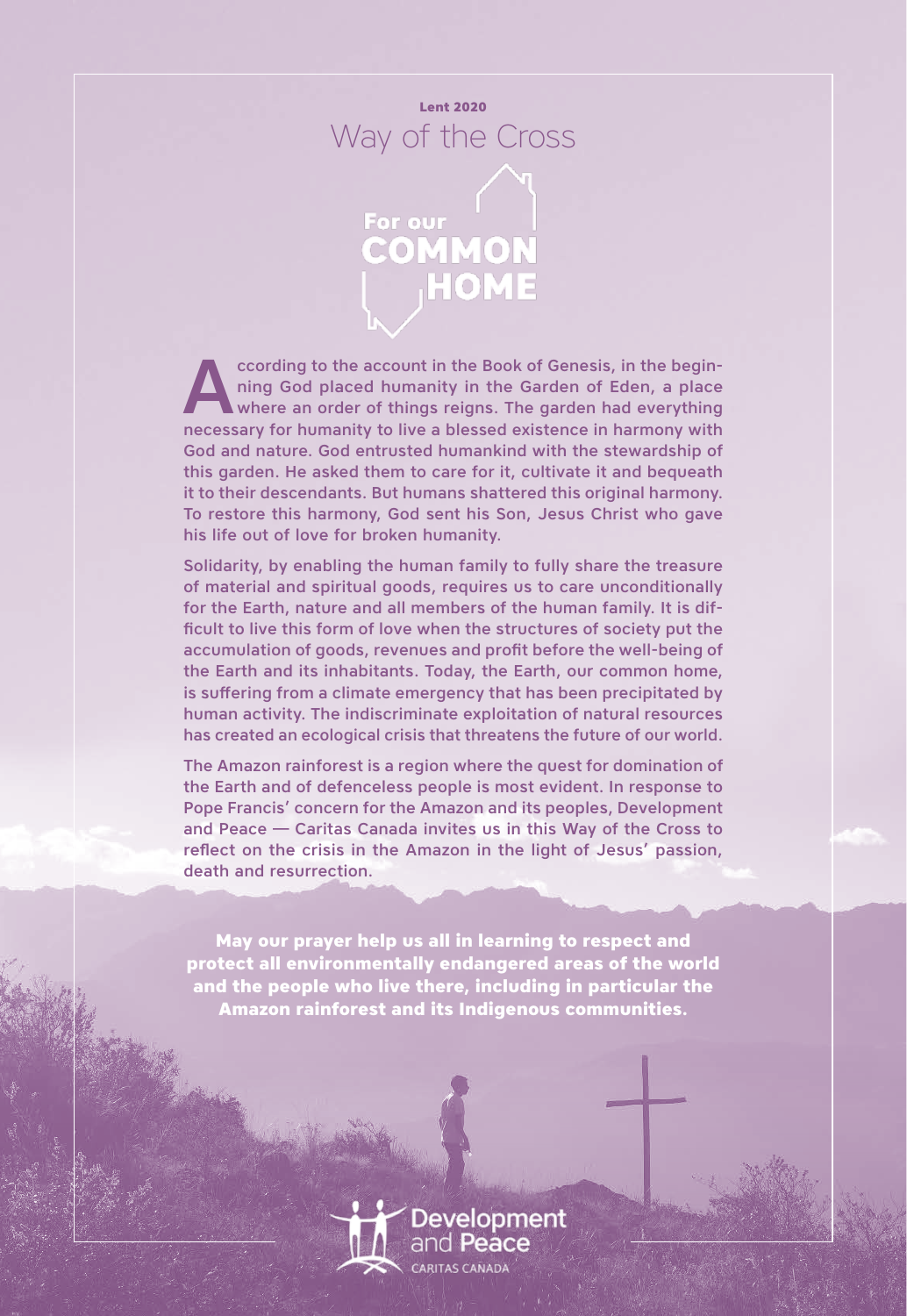# 1<sup>st</sup> station **Jesus is condemned to death**

## **Celebrant**

We adore you, O Christ, and we praise you.

## **All**

Because by your Holy Cross, you have redeemed the world.

# **Scripture**

Pilate said to the chief priests and the crowds…. "Why, what evil has he done? I have found in him no ground for the sentence of death; I will therefore have him flogged and then release him." But they kept urgently demanding with loud shouts that he should be crucified; and their voices prevailed. So Pilate gave his verdict that their demand should be granted. (…) and he handed Jesus over as they wished. (Luke 23:4,22-25)

# **Meditation**

In Jesus' time, religious and civil leaders chose to let him be sentenced to death in the name of their personal interests. Today, political leaders are handing over the Amazon rainforest to those who destroy it for short-term profits. They condemn Indigenous communities to lose their traditional way of life. Remaining indifferent and silent in the face of the excessive deforestation of the Amazon rainforest is to consent to it.

# **Quote**

"The thirst for power and possessions knows no limits. In this system, which tends to devour everything which stands in the way of increased profits, whatever is fragile, like the environment, is defenceless before the interests of a deified market, which has become the only rule." (Pope Francis, *Evangelii Gaudium*, 56)

# **PRAYER**

# **Celebrant**

Let us pray in silence to ask Jesus for the strength to speak out against all forms of injustice and selfishness in the exploitation of natural resources.

# **Let us pray together**

Lord Jesus, give us the courage to denounce actions in the world that plunder the gifts of God.

> 2<sup>nd</sup> station **Jesus carries his cross**

# **Celebrant**

We adore you, O Christ, and we praise you.

# **All**

Because by your Holy Cross, you have redeemed the world.

# **Scripture**

Abraham took the wood of the burnt offering and laid it on his son Isaac. (Genesis 22:6)

# **Meditation**

Isaac carrying the wood for his own sacrifice foreshadows Jesus bearing the burden of carrying the wooden cross that will bring salvation to the world. The responsibility of the Amazonian Indigenous peoples to protect the forest is of vital importance for their own future and that of humanity. At the heart of the ecological challenge of our time is to bear our common responsibility to safeguard the Earth, our home - as do all our Indigenous sisters and brothers.

# **Quotation**

"If the Amazon disappears, it is very likely that all humanity will disappear, because it is here that the forests that give life are preserved, where there is the largest reserve of freshwater, numerous species of flora and fauna, and ourselves, the Indigenous peoples." (Yesica Patiachi Tayori of Peru's Indigenous Harakbut community)

# **PRAYER**

# **Celebrant**

Let us pray in silence to ask for the strength to stand with those who bear the cross of the ecological challenge of our time.

# **Let us pray together**

Lord Jesus, we rejoice in the diversity of creation. May our gratitude lead us to be united in seeking solutions to the threats to the ecosystems and biodiversity of the Amazon forest and all the habitats of God's creation.

#### 3rd station **Jesus falls for the first time**

# **Celebrant**

We adore you, O Christ, and we praise you.

# **All**

Because by your Holy Cross, you have redeemed the world.

# **Scripture**

Surely he has borne our infirmities and carried our diseases; yet we accounted him stricken, struck down by God, and afflicted. (Isaiah 53:4)

# **Meditation**

On the road to Calvary Jesus falls, crushed under the weight of the cross. Strengthened by the love of God his Father, he gets up and goes back on his way. Today in the Amazon, Indigenous and traditional communities are being crushed under the weight of a model of economic development to which they did not consent. With courage, these communities are rising up to denounce this exploitation that violates their rights and threatens their existence. How will we be able to support them?

# **Quote**

"How many times do those who are prominent (…) raise up walls to increase distances, making other people feel even more rejected. Or by considering them backward and of little worth, they despise their traditions, erase their history, occupy their lands, and usurp their goods."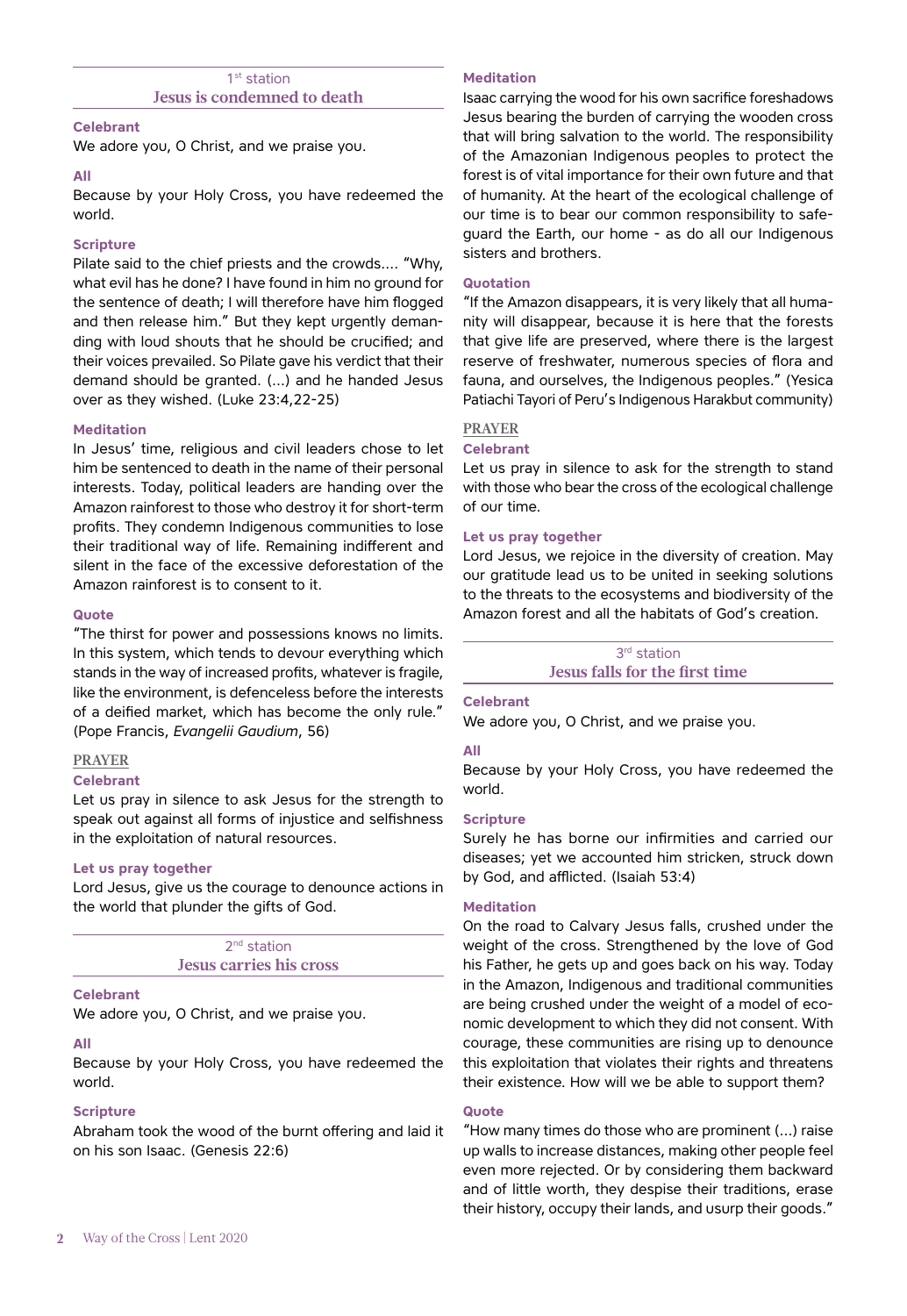(Pope Francis, Homily of the Holy Mass concluding the Synod of Bishops for the Pan-Amazon region, October 27, 2019)

## **PRAYER**

#### **Celebrant**

Let us pray in silence to ask that governments and corporations respect the lifestyles and livelihoods of Indigenous and traditional communities.

## **Let us pray together**

Lord Jesus, give us the opportunity to build a better future for humanity in solidarity with the Indigenous and traditional peoples of the Earth. Grant us the wisdom to consider their vision by seeing creation not as a commodity to be exploited, but as a home that we are called upon to protect.

> 4<sup>th</sup> station **Jesus meets his mother.**

## **Celebrant**

We adore you, O Christ, and we praise you.

## **All**

Because by your Holy Cross, you have redeemed the world.

# **Scripture**

He has brought down the powerful from their thrones, and lifted up the lowly; He has filled the hungry with good things, and sent the rich away empty. (Luke 1:52- 53, The Magnificat of Mary)

# **Meditation**

In joy and pain, Mary was with Jesus throughout his public ministry, living a faith that elevates the humble and brings down the mighty from their thrones. Following Mary's example, we are called to stand with the "lowly" and "hungry" whose lives are threatened by the powerful. The opportunity is offered to us by being in solidarity with our sisters and brothers in the Amazon whose community environment is threatened by unbridled deforestation in the name of profit.



# **Quote**

"The Amazon is my house, as an Indigenous person. It's the large home where I live, the home where I don't lack for anything. (Hector Sueyo Yumbuyo of Peru's Indigenous Harakbut community)

# **PRAYER**

# **Celebrant**

Let us pray in silence to ask that we may gain the faith of Mary, mother of Jesus, to see in the lowly a sign of hope and of the love of God.

# **Let us pray together**

Mother Mary, please intercede on behalf of the meek whose homes are being destroyed. Help us restore and renew God's beautiful garden in which humanity can thrive in peace, love and serenity.

# 5<sup>th</sup> station

**Simon of Cyrene helps Jesus carry his cross**

## **Celebrant**

We adore you, O Christ, and we praise you.

# **All**

Because by your Holy Cross, you have redeemed the world.

## **Scripture**

If one member suffers, all suffer together with it…. (1 Corinthians 12:26)

## **Meditation**

Simon of Cyrene's gesture is a symbol of solidarity towards those who suffer. Every person's lifestyle affects the future of the planet and the future of all of humanity. Our economy of perpetual growth requires a lifestyle of consumerism. Pope Francis invites us to move away from our throwaway culture towards an ecological conversion that can inspire us to greater solidarity in resolving the social, economic and environmental crisis facing humanity. Aware that we are all interconnected, as peoples and with nature, how can we be an ally to the Indigenous peoples of the Amazon?

## **Quote**

"We know that it is not enough to open our hearts to the suffering of others. (…) Welcoming others requires concrete commitment, a network of assistance and goodwill, vigilant and sympathetic attention." (Pope Francis, for the Celebration of the 51<sup>st</sup> World Day of Peace, January 1, 2018)

# **PRAYER**

## **Celebrant**

Let us pray in silence to ask for awareness of how our consumer habits affect the future of humanity.

# **Let us pray together**

Lord Jesus, send your Spirit to help us avoid the sin of overconsumption by reflecting on which purchases are necessary and which are frivolous. Help us to decrease Yesica Patiachi Tayori our consumption and to live simply.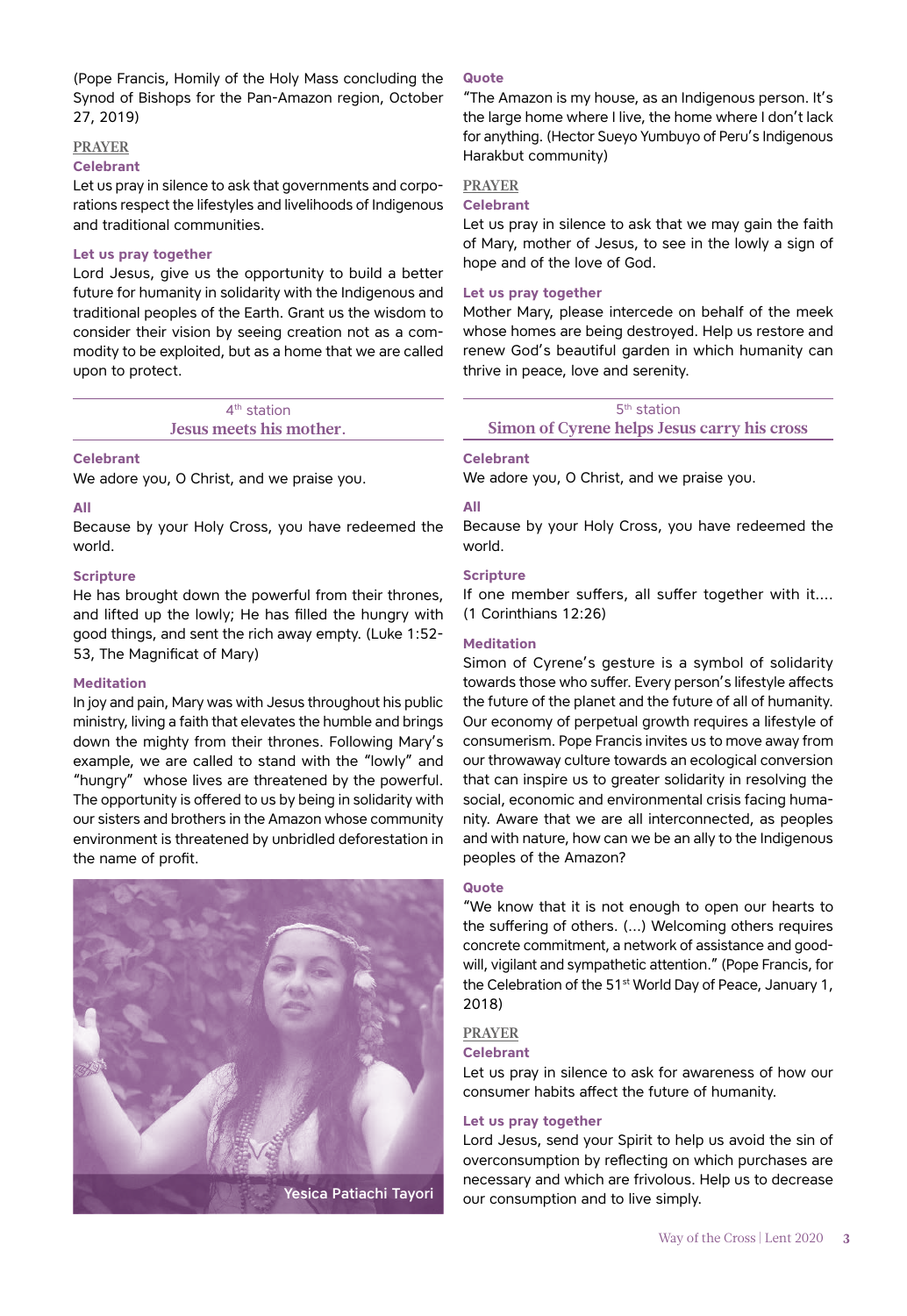# 6th station **Veronica wipes Jesus' face.**

## **Celebrant**

We adore you, O Christ, and we praise you.

## **All**

Because by your Holy Cross, you have redeemed the world.

# **Scripture**

… the only thing that counts is faith working through love. (Galatians 5:6)

## **Meditation**

Aware of Jesus' suffering, Veronica cannot remain indifferent. Out of compassion and charity, she leaves the anonymity of the crowd and confronts the soldiers to wipe the bloodied face of the suffering Christ. May we also see Jesus' face in those who suffer social injustice and, like Veronica, give them concrete hope by choosing mercy over indifference.

## **Quote**

"All it takes is one good person to restore hope!" (Pope Francis, *Laudato Si'*, 71)

## **PRAYER**

## **Celebrant**

Let us pray in silence to ask that we be a source of hope for our suffering sisters and brothers.

## **Let us pray together**

Lord Jesus, send your Spirit to inspire us with charity, compassion, mercy and the courage to reach out to the dispossessed in our world.

> 7<sup>th</sup> station **Jesus falls for the second time**

## **Celebrant**

We adore you, O Christ, and we praise you.

## **All**

Because by your Holy Cross, you have redeemed the world.

# **Scripture**

My grace is sufficient for you, for power is made perfect in weakness…. (2 Corinthians 12:9)

# **Meditation**

When Jesus falls for a second time, he rises again to continue his journey on the way to Calvary. He has embraced God's plan to redeem humanity. In the Amazon, *seringueiros* carry a heavy cross in their struggle to preserve the forest and their artisanal work as rubber tappers. Powerful logging companies, in order to drive them off their land, intimidate them and try to weaken their resistance through fires, kidnappings and murders. Determined to preserve the forest and their work, the *seringueiros* find the strength to continue their struggle. Our solidarity helps them to maintain confidence in preserving their homeland.

# **Quote**

"What we want is social justice, economic justice and environmental justice. We have an ecological reserve that is destroyed by fires and invaders. (A member of the *seringueiro* community of Machadinho d'Oeste, Brazil)

# **PRAYER**

# **Celebrant**

Let us pray in silence to ask to keep faith in our commitment to social, economic and environmental justice.

# **Let us pray together**

Lord Jesus, give political leaders the courage to pass laws that prevent the appropriation of the ancestral lands of traditional communities that live there.

> 8th station **Jesus meets the women of Jerusalem**

## **Celebrant**

We adore you, O Christ, and we praise you.

# **All**

Because by your Holy Cross, you have redeemed the world.

## **Scripture**

Daughters of Jerusalem, do not weep for me, but weep for yourselves and for your children. (Luke 23:28)

## **Meditation**

The women of Jerusalem weep over Jesus' suffering as if it were suffering without hope. Jesus invites the women to look to the future and to their descendants rather than cry over him. Earth is the home of humanity, as well as plants and animals. Home is a place of communion. A place where we wish for our children, grandchildren and great-grandchildren to flourish. For that to happen, humans must remember that they are creatures to whom God has entrusted the stewardship of the Earth, to pass it on to future generations.

## **Quote**

"We are the heirs of earlier generations, and we reap benefits from the efforts of our contemporaries; we are under obligation to all people. Therefore, we cannot disregard the welfare of those who will come after us to increase the human family." (Pope Paul VI, *Populorum Progressio*, 17)

# **PRAYER**

## **Celebrant**

Let us pray in silence to ask for the courage to respond to God's call to take care of the Earth, our common home.

## **Let us pray together**

Lord Jesus, make us wise stewards of creation, who only take from the Earth what is necessary. Grant us the joy of seeing the Earth as a haven of peace, friendship and harmony for future generations.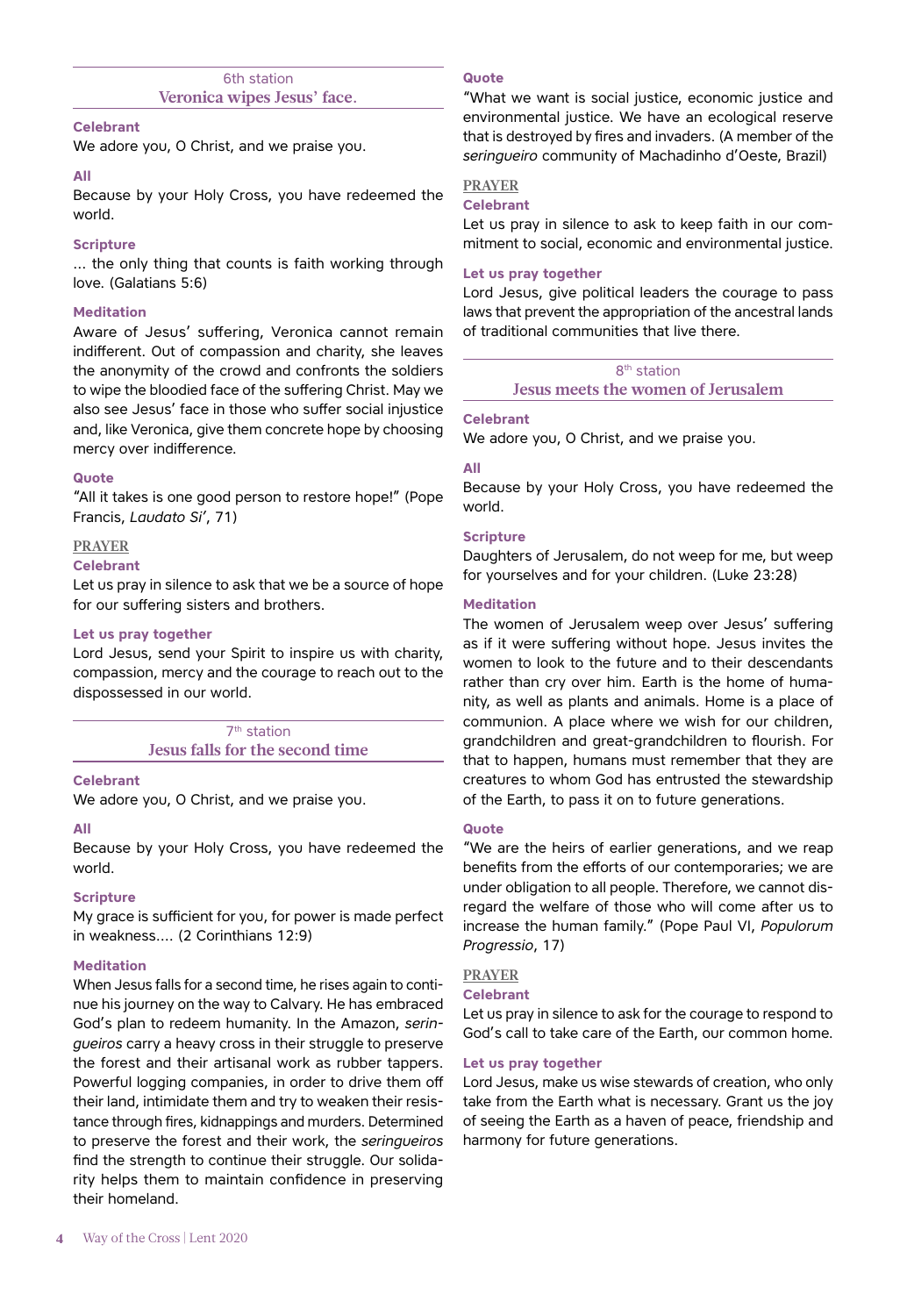# 9<sup>th</sup> station **Jesus falls for the third time**

## **Celebrant**

We adore you, O Christ, and we praise you.

## **All**

Because by your Holy Cross, you have redeemed the world.

# **Scripture**

May I never boast of anything except the cross of our Lord…. (Galatians 6:14)

# **Meditation**

Jesus falls for the third time. He seems to be completely defeated. With this fall, Jesus the Son of God enters more deeply into the suffering of humanity. In a world where profit prevails over human dignity, many of our sisters and brothers carry crosses imposed on them. They need the courage of hope to face their suffering. Imagine a world where all respect and have the humility to listen to one another. A world where the humble man from Galilee is the example for all.

## **Quote**

"I want a Church which is poor and for the poor. They have much to teach us…. In their difficulties they know the suffering Christ. We need to let ourselves be evangelized by them." (Pope Francis, *Evangelii Gaudium*, 198)

## **PRAYER**

## **Celebrant**

Let us pray in silence to ask to be evangelized by the poor in order to live by the truth and wisdom of Jesus' message.

## **Let us pray together**

Lord Jesus, teach us to act with justice and to contribute to signs of the coming world where every tear will be wiped away and no one will be forced to unjustly carry heavy burdens.



## **Celebrant**

We adore you, O Christ, and we praise you.

## **All**

Because by your Holy Cross, you have redeemed the world.

#### **Scripture**

They stare and gloat over me; they divide my clothes among themselves, and for my clothing they cast lots. (Psalm 22:17-18)

## **Meditation**

Jesus is stripped and humiliated by those who wield power. The soldiers split his clothes amongst them and cast lots for his seamless robe. His nakedness reminds us that his dignity and divinity are invisible to them. Today, because of savage development by powerful economic interests, so many of the Earth's people and those in the Amazon region are stripped of their material goods, livelihoods, cultures, spiritual wellbeing and hopes for the future. Deprived of their ancestral living environment, they too often find themselves in urban centres that leave them dispossessed and isolated.

# **Quotation**

"The planet I want is a free planet, where the poor have opportunities, children go to school and young people have the right to live well." (Rosalina Olivera, *seringueiro* community elder, Brazil)

# **PRAYER**

#### **Celebrant**

Let us pray in silence to ask that the dignity of people driven from their ancestral lands be respected.

#### **Let us pray together**

Lord Jesus, protect communities here at home and around the world who are treated as an obstacle to an economic development that benefits few. Help us all to respect the wisdom that they offer to humanity.

> 11<sup>th</sup> station **Jesus is nailed to the cross**

## **Celebrant**

We adore you, O Christ, and we praise you.

## **All**

Because by your Holy Cross, you have redeemed the world.

## **Scripture**

… with him, they crucified two bandits, one on his right and one on his left. (Mark 15:27)

## **Meditation**

Jesus was crucified between two men who were presumably sentenced to death like him. In our world, human rights and environmental defenders are criminalized, imprisoned, convicted without a fair trial and even murdered.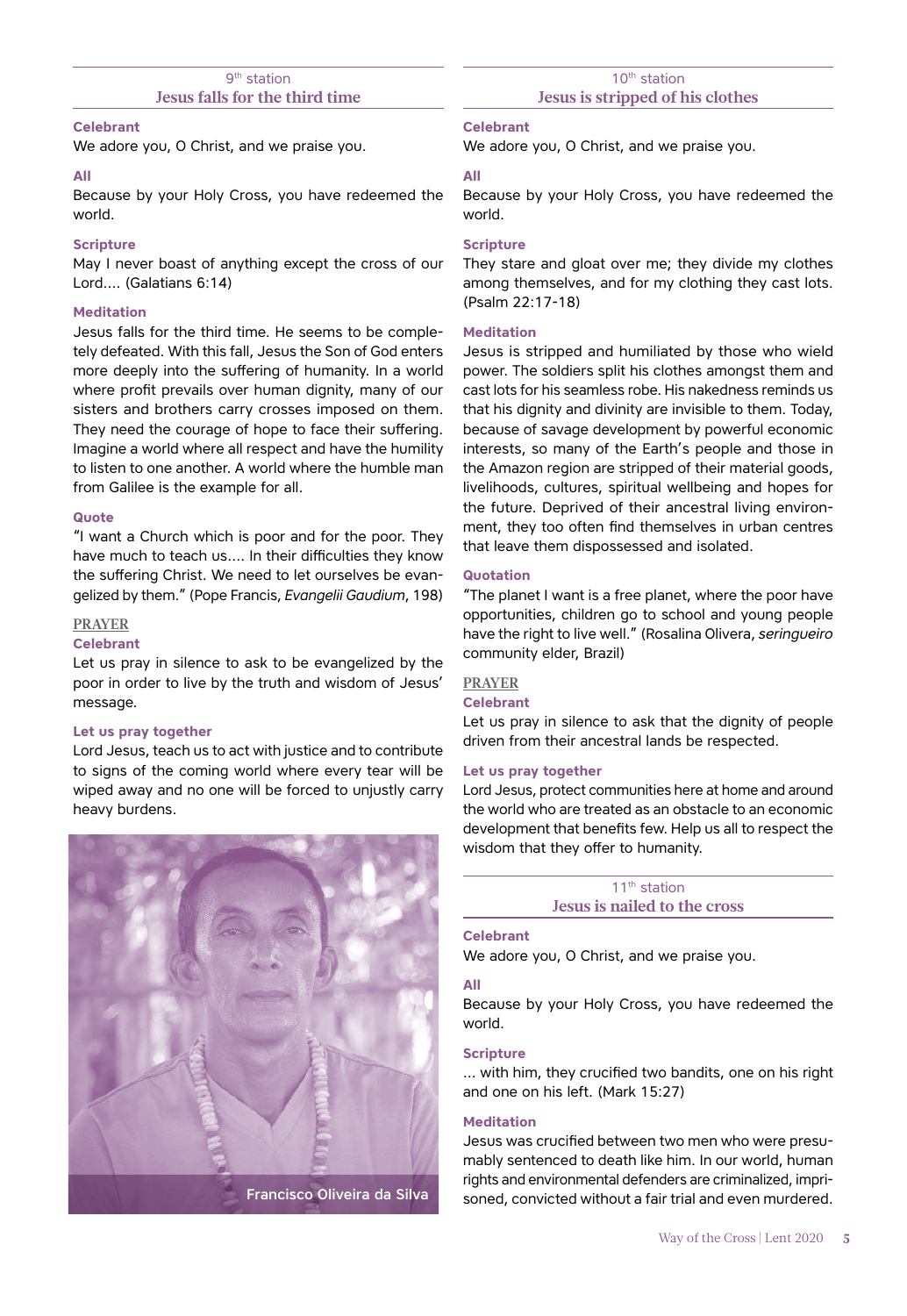They are thus nailed to the cross of injustice. Members of Indigenous communities in the Amazon rainforest are threatened by illegal loggers and cattle ranchers who are destroying their environment and contributing to the worst form of harm to human ecology, the crucifixion of their fellow human beings on the cross of injustice.

## **Quote**

"We must challenge the concept of who is considered a savage today. Is not the 'savage' the person who destroys the planet? Are not 'savages' the ones who contaminate the environment?" (Yesica Patiachi Tayori of Peru's Indigenous Harakbut community)

# **PRAYER**

# **Celebrant**

Let us pray in silence to ask that human rights and environmental defenders be heard and respected.

## **Let us pray together**

Lord Jesus, urge us to give a voice to those who are unjustly convicted. Help us turn away from words and actions that crucify others. Let not violence be our way.

> 12<sup>th</sup> station **Jesus dies on the cross**

## **Celebrant**

We adore you, O Christ, and we praise you.

## **All**

Because by your Holy Cross, you have redeemed the world.

## **Scripture**

We know love by this, that he laid down his life for us — and we ought to lay down our lives for one another. (1 John 3:16)

## **Meditation**

Jesus made God's love for humanity his own and died on the cross because of his love for humankind and all creation. To follow Jesus is to commit oneself to live with the same love for humanity and to be a source of hope for our sisters, our brothers and the Earth, our common home. The Indigenous concept of *Buen Vivir*, which is based on the principle of a harmonious relationship between humans and nature, is an inspiring example. It is an invitation to walk on a path towards community life, where the sharing of the Earth's wealth is based on the needs of all its members.

## **Quotation**

"There is also a need to create a new culture of international solidarity and cooperation, where all — particularly the wealthy nations and the private sector — accept responsibility for an economic model which serves everyone." (Saint John Paul II, *Incarnationis Mysterium*, 12)

## **PRAYER**

## **Celebrant**

Let us pray in silence to ask for the generosity to put our life and love at the service of humanity.



## **Let us pray together**

Lord Jesus, accompany us in our commitment to transform the world so that each person may enjoy the fullness of life.

> 13<sup>th</sup> station **Jesus is taken down from the cross**

## **Celebrant**

We adore you, O Christ, and we praise you.

## **All**

Because by your Holy Cross, you have redeemed the world.

## **Scripture**

This child is destined … to be a sign that will be opposed and a sword will pierce your own soul too. (Luke 2:34-35)

## **Meditation**

A sword of pain pierces Mary's heart when she holds the lifeless body of her Son Jesus against her. In the Amazon, women mourn the death of a family member murdered for defending their peoples' land, forest and waterways. They also cry for the devastated land, the destroyed forest and polluted rivers, because these elements of nature are part of their family. Illegal activities in the Amazon rainforest are also wreaking havoc on women and adolescent girls, who are subjected to violence, prostitution, and human trafficking... But they are standing up and raising their voices. Will their cries be heard?

## **Quote**

"Just as her [Mary's] pierced heart mourned the death of Jesus, so now she grieves for the sufferings of the crucified poor and for the creatures of this world laid waste by human power." (Pope Francis, *Laudato Si'*, 241)

# **PRAYER**

# **Celebrant**

Let us pray in silence to ask for ways to sympathize with the grief and pain of women and adolescent girls whose dignity is denied.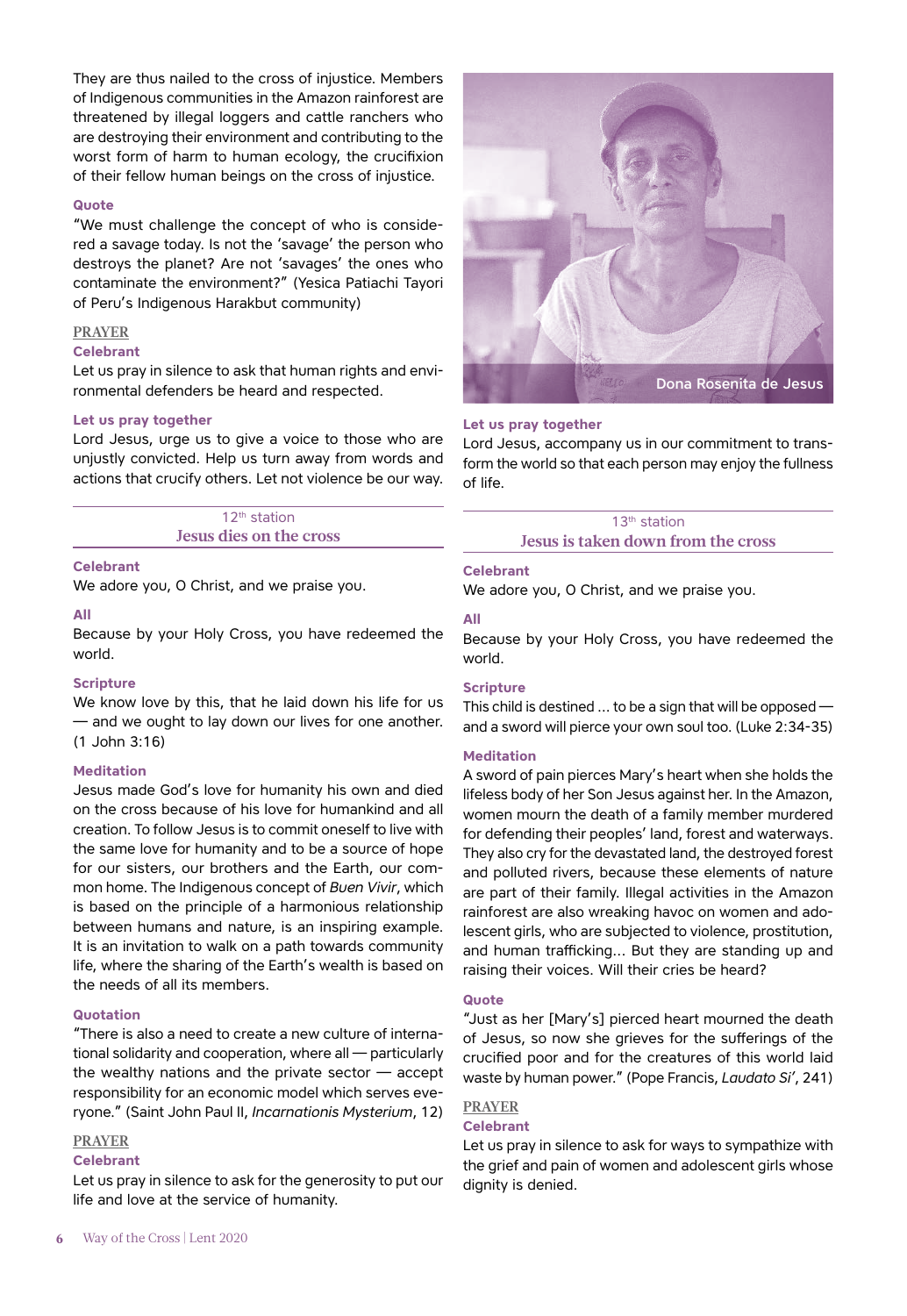

#### **Let us pray together**

Lord Jesus, even in death you are the light of the world. Mindful of those killed for the protection of their lands, forests and waterways, help us recognize in them your invitation for us also to be a light for others.

# 14<sup>th</sup> station **Jesus is placed in the tomb**

#### **Celebrant**

We adore you, O Christ, and we praise you.

#### **All**

Because by your Holy Cross, you have redeemed the world.

#### **Scripture**

Now there was a garden in the place where he was crucified, and in the garden there was a new tomb in which no one had ever been laid. (John 19:41)

#### **Meditation**

God created a garden for humanity. And in a garden, Jesus suffered the agony of crucifixion and was laid to rest in a tomb. The Amazon rainforest is the Earth's largest garden. It holds a fifth of our planet's fresh water, a third of its forests, and half of the world's plants and animals. But this garden, like so many areas of the world today, is also one of agony, because it has become a wounded place of deformed beauty. The choices we make can be signs of either life or death for the Earth and its people. What will we choose?

#### **Quote**

"We take from the forest only what is necessary for our survival. In my opinion, there is no one who can take care of the forest better than Indigenous people can." (Jeremias Oliveira, representative of the Mura Indigenous people)

#### **PRAYER Celebrant**

Let us pray in silence to ask that we treat the Earth as a garden to be protected, nurtured, maintained, cared for and bequeathed to our descendants.

## **Let us pray together**

Lord Jesus, make us gardeners enthralled by Your creation. May we drink of the wisdom of its guardians and strive to walk more gently on the Earth.

15th station **The resurrection of Jesus, the Christ.**

#### **Celebrant**

We adore you, O Christ, and we praise you.

# **All**

Because by your Holy Cross, you have redeemed the world.

#### **Scripture**

Blessed be the God and Father of our Lord Jesus Christ! By his great mercy he has given us a new birth into a living hope through the resurrection of Jesus Christ from the dead. (1 Peter 1:3)

## **Meditation**

Jesus conquered death and God raised him from the dead. The resurrection of Jesus Christ brings the promise of new and eternal life for humanity. It opens the way for hope and the certainty that evil, sin and death can be overcome. It is in the name of this hope and certainty that we commit ourselves to care for the Earth, our common home, and to safeguard the Amazon rainforest, the lung of the Earth for the common good of all.

## **Quote**

"This is the culmination of the Gospel, it is the Good News par excellence: Jesus, who was crucified, is risen! This event is the basis of our faith and our hope. If Christ were not raised, Christianity would lose its very meaning…. In Jesus, love has triumphed over hatred, mercy over sinfulness, goodness over evil, truth over falsehood, life over death." (Pope Francis, *Urbi et orbi* message for Easter 2014)

## **PRAYER**

#### **Celebrant**

Let us pray in silence to ask for the grace of being like Jesus Christ, servant of the Father's love for our humanity.

## **Let us pray together**

Lord Jesus, your resurrection is the glory and future of all who belong to you, and the hope of all creation. We thank God our Father for giving humanity and its home the promise of new and eternal life through your resurrection.